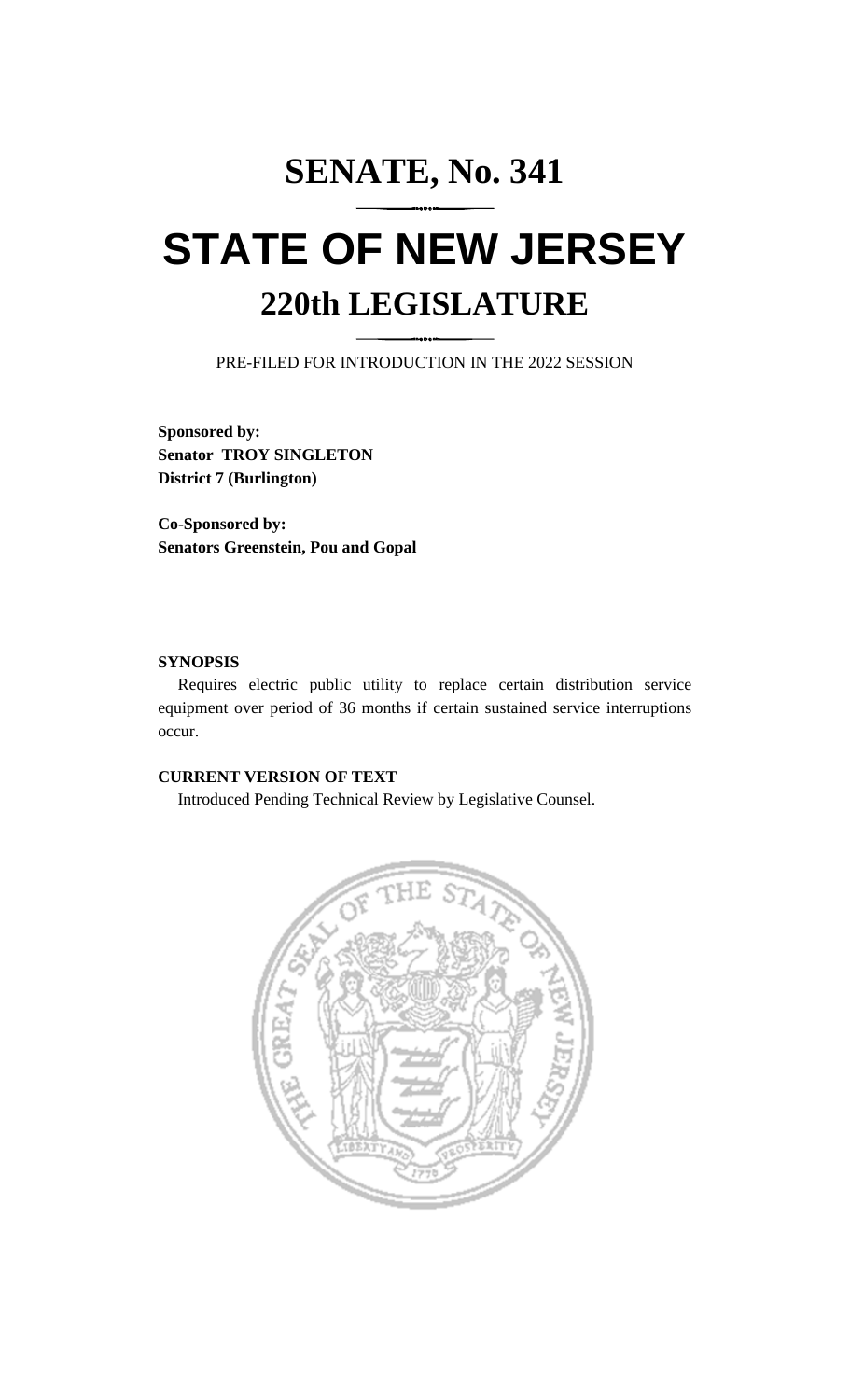#### **S341** SINGLETON

 $\mathcal{D}_{\mathcal{L}}$ 

 **AN ACT** concerning the replacement of certain electric public utility service equipment and supplementing Title 48 of the Revised Statutes. **BE IT ENACTED** *by the Senate and General Assembly of the State of New Jersey:* 8 1. As used in P.L., c. (C.) (pending before the Legislature as this bill): "Back yard distribution equipment" means distribution equipment located within the rear portion of any residential property where an electric public utility has an easement. "Board" means the Board of Public Utilities or any successor agency. "Distribution equipment" means a cable, line, wire, and other appurtenant equipment for the provision of electric distribution service from a substation of an electric public utility to a building or structure of a customer of the utility. "Electric public utility" or "utility" means a public utility, as that term is defined in R.S.48:2-13, that provides electric distribution service in this State. "Sustained service interruption" means the cessation of electric public utility service to one or more customers lasting more than two consecutive hours in length. 2. The board shall adopt, pursuant to the "Administrative Procedure Act," P.L.1968, c.410 (C.52:14B-1 et seq.), rules and regulations requiring an electric public utility to establish a timeline, not to exceed 36 months, for the replacement of the utility's back yard distribution equipment within a municipality, if the utility provides electric distribution service using back yard distribution equipment to at least 50 percent of the residences of the municipality and if residential customers provided with electric distribution service using back yard distribution equipment within that municipality reported to the utility at least 250 incidents of a sustained service interruption each year for the previous five-year period. An electric public utility providing electric distribution service using back yard distribution equipment to at least 50 percent of the residences of a municipality shall annually provide notice to the board, as determined by the board, of the number of incidents during the prior year of a sustained service interruption reported by the utility's residential customers provided with electric distribution service using back yard distribution equipment within that municipality. 3. This act shall take effect on the 60th day after the date of enactment, but the Board of Public Utilities may take any

anticipatory administrative action in advance thereof as shall be